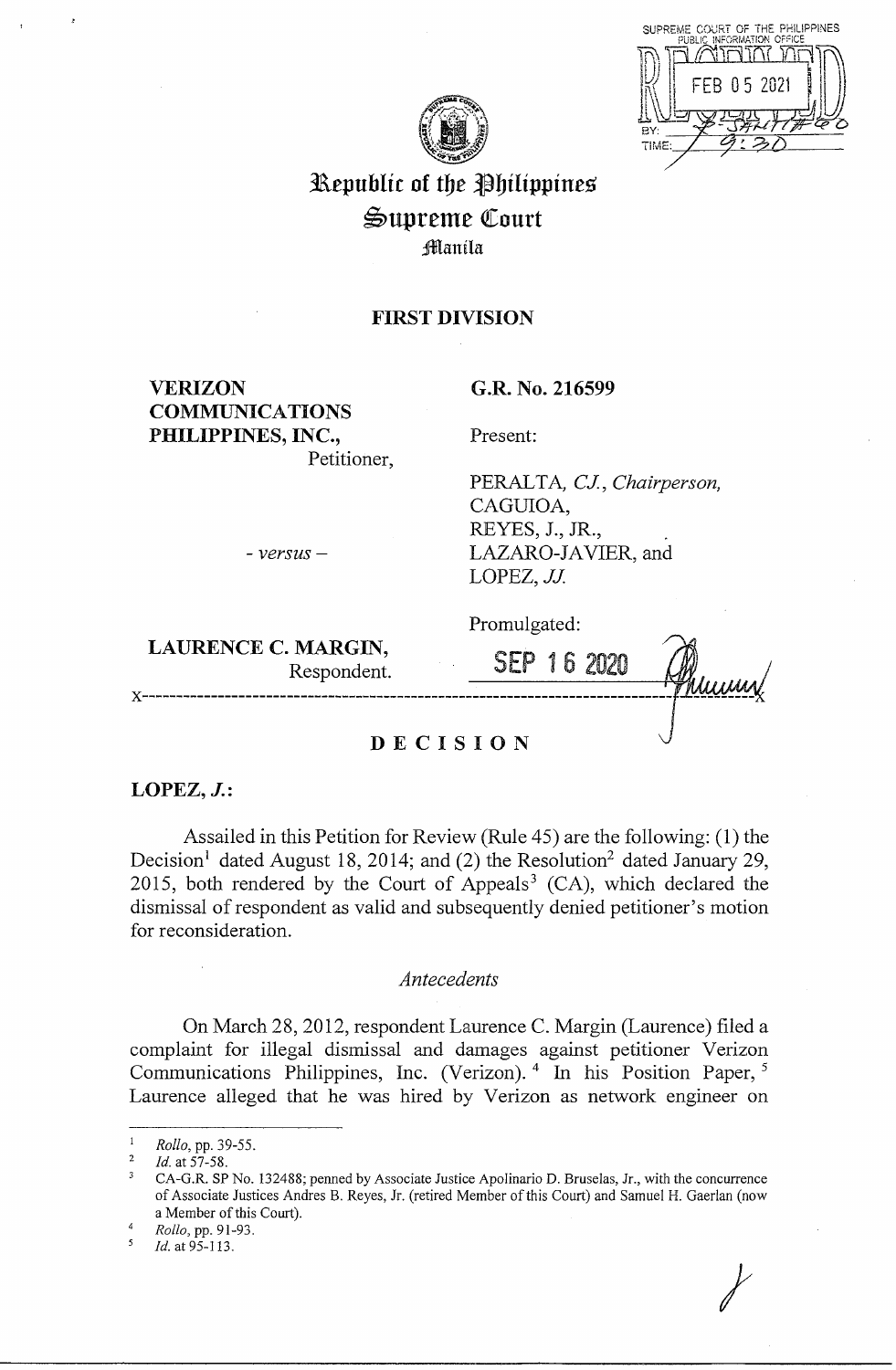*)* 

September 3, 2007. $6$  Sometime in January 2012, he noticed a decline in his health and experienced constant nausea, difficulty in breathing, colds and cough with spots of blood. Laurence consulted a doctor who advised him to undergo chest x-ray. The results showed that he was suffering from *"PTB* vs. *Pneumonia*,"<sup>7</sup> for which he was recommended to be in isolation and bed rest for 60 days. Laurence informed his manager, Joseph Benjamin Quintal, of his medical condition, and did not report for work from February 3, 2012 to recuperate from his illness. He went to Guimaras Island to quarantine himself and avoid the spread of his disease. On March 14, 2012, he received a notice to explain forwarded from his residence in Cavite.<sup>8</sup> Laurence then called Joseph to ask why he was being made to explain. Allegedly, Joseph answered that his employment was already terminated on March 12, 2012. On the same day that Laurence filed his complaint, Verizon sent him a letter of termination.<sup>9</sup>

Laurence claimed to have been illegally dismissed and entitled to his money claims. He alleged that there was no just or authorized cause for his dismissal and Verizon failed to observe the requirements of due process. Laurence did not abandon his work since he was able to notify Verizon of his illness and the need for medical treatment on isolation. Laurence's absence is justified due to his sickness that needs a long period of rest and quarantine to prevent the spread of the disease to his co-workers. <sup>10</sup>

For its part,<sup>11</sup> Verizon narrated that, on February 3, 2012, Laurence sent his supervisor, Joseph, a text message notifying of his absence, but did not indicate the duration of his leave. 12 Joseph tried to call Laurence wanting to remind the latter to submit a medical certificate and to ask how long he would be out of the office, but Laurence did not take his call. On February 6, 2012, Joseph, through a text message, asked Laurence for his medical certificate and test results,  $13$  but Laurence did not reply. After more than a month of not hearing from Laurence, or on March 8, 2012, Verizon sent its company nurse to the house of Laurence to check on him, as well as, serve a notice<sup>14</sup> requiring him to explain his unauthorized absence and why he should not be considered to have abandoned his work. The notice was received by Laurence's cousin, Melrose Anne Basillas.<sup>15</sup> It was only on March 14, 2012 that Laurence called

Ok

Tawagan mo ako pagnabasa mo to.

Lawrence, I need a copy of your medical cert[ificate), test results, etc. You can either have someone forward them over to the clinic or send HR a fax or scanned copy via email. Ensure that you copy

me as well.<br>  $14$  *Id.* at 141.

Id. at 143.

*Id.* at 98. In Petitioner Verizon's pleadings, Laurence occupied the position of Affiliate Engineer for Network Operations and was hired on August 7, 2007; id. at 121.

 $\frac{7}{8}$  Id. at 115-116.

<sup>&</sup>lt;sup>8</sup> *Id.* at 101 and 118.

<sup>&</sup>lt;sup>9</sup> *Id.* at 101 and 117.

 $\frac{10}{11}$  *Id.* at 103-112.

 $\frac{11}{12}$  *Id.* at 120-134.

<sup>12</sup>*Id.* at 138. The message stated: "sir, di ako makakapasok. [L]umabas xray results Pulmonary TB and pnemonia [sic]. [Pa)hinga and medication advised [sic] sir k[asi] contagious. [L]aurence." 13 *Id.* at 139. Joseph sent the following messages to Laurence: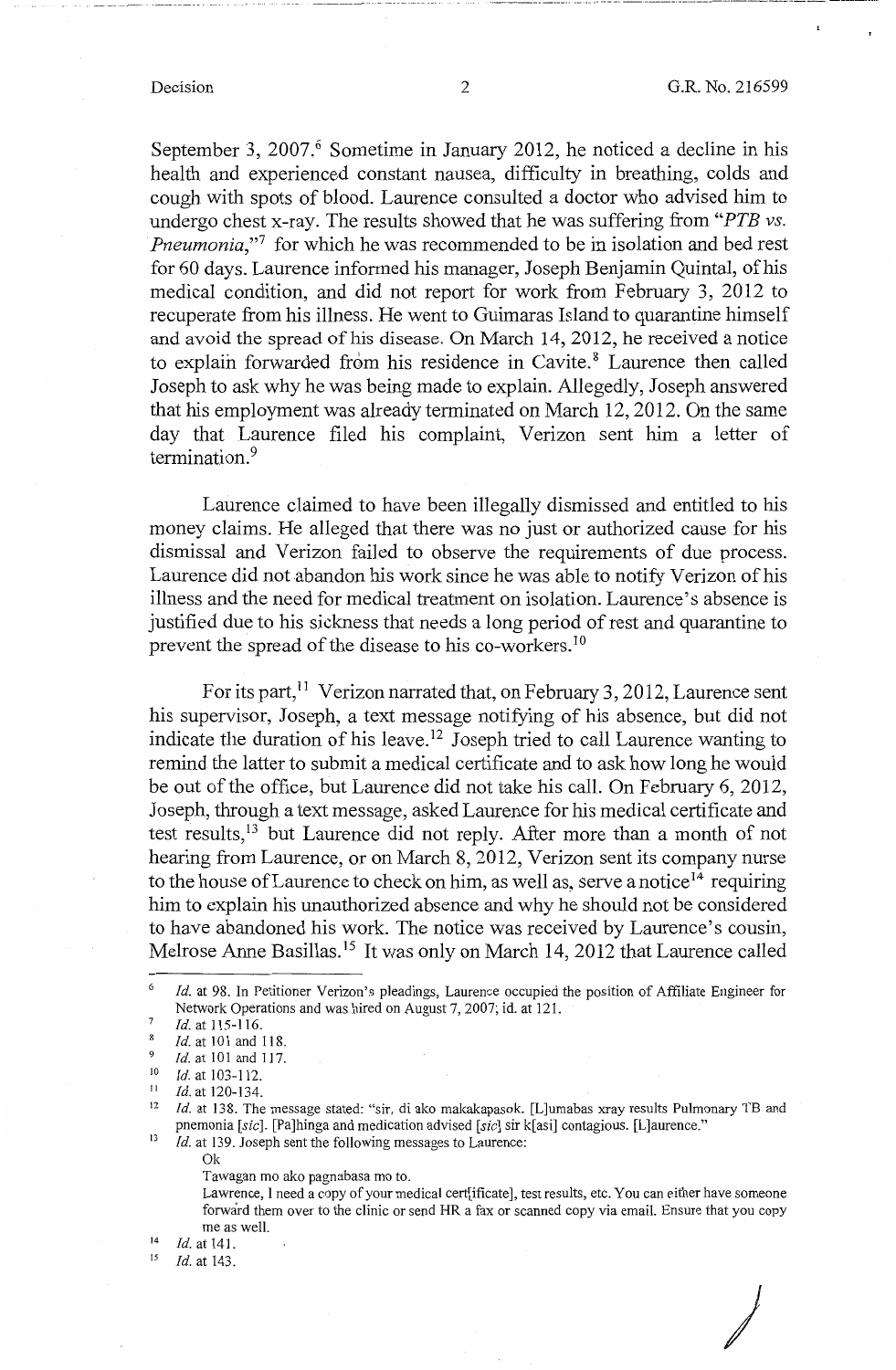Joseph regarding the notice and explained that he had no cellphone reception in the place where he was. On the same day, Laurence sent an email in which he admitted his mistake, apologized for his unauthorized absence, and sought reconsideration of his dismissal.<sup>16</sup> In view of Laurence's admission, Verizon terminated his employment on March 28, 2012.<sup>17</sup>

Verizon further averred that Laurence was aware of the company's policies on attendance and absences. Nonetheless, he failed to notify the company of the duration of his leave. The notice he gave to his supervisor is not enough because he did not mention how long he will be absent and did not submit a medical certificate or medical test results. Therefore, Laurence's 38-day absence, from February 3 to March 8, 2012, warrant the termination of his employment. More so, Laurence admitted his mistake in his explanation dated March 14, 2012. There being valid cause to dismiss Laurence, he is not entitled to his monetary claims.

In its Decision<sup>18</sup> dated February 11, 2013, Labor Arbiter (LA) dismissed the complaint, and reasoned as follows:

Time and again this Office held that in an illegal dismissal case, the onus probandi rests on the employer to prove that the dismissal of an employee is for a valid cause. Failure to show this necessarily means that the dismissal was unjustified and therefore illegal.

Consistently, while the employee's security of tenure is guaranteed by law, it is also well-organized that employers have the right and prerogative to regulate every aspect of the business affairs in accordance with their discretion and judgement subject to the regulation of the State.

The free will o[f] the management to conduct its own business includes the promulgation of policies, rules and regulations on workrelated activities. The policies and regulations so promulgated, unless shown to be grossly oppressive or contrary to law are generally valid and binding on the parties and must be complied with until finally revised or amended, unilaterally or through negotiation, by competent authority. x **xx.** 

Undisputed is the fact that respondent company set-forth a rule against absenteeism. As shown by the evidence, the company ha[s] a rule that unauthorized absences for five  $(5)$  consecutive days is considered abandonment which carries a penalty of dismissal. x x x

#### xxxx

While this tribunal is mindful that complainant notified his Manager Mr. Quintal about his illness on February 3, 2012 and his intention not to report to work that day, this fact does not excused [sic] him from at least notifying the company of his extended absences. It bears to point out that complainant is a Network Engineer. As admitted

<sup>16</sup> *Id.* at 142.<br><sup>17</sup> *Id.* at 147.<br><sup>18</sup> *Id.* at 180-183; penned by Labor Arbiter Michelle P. Pagtalunan.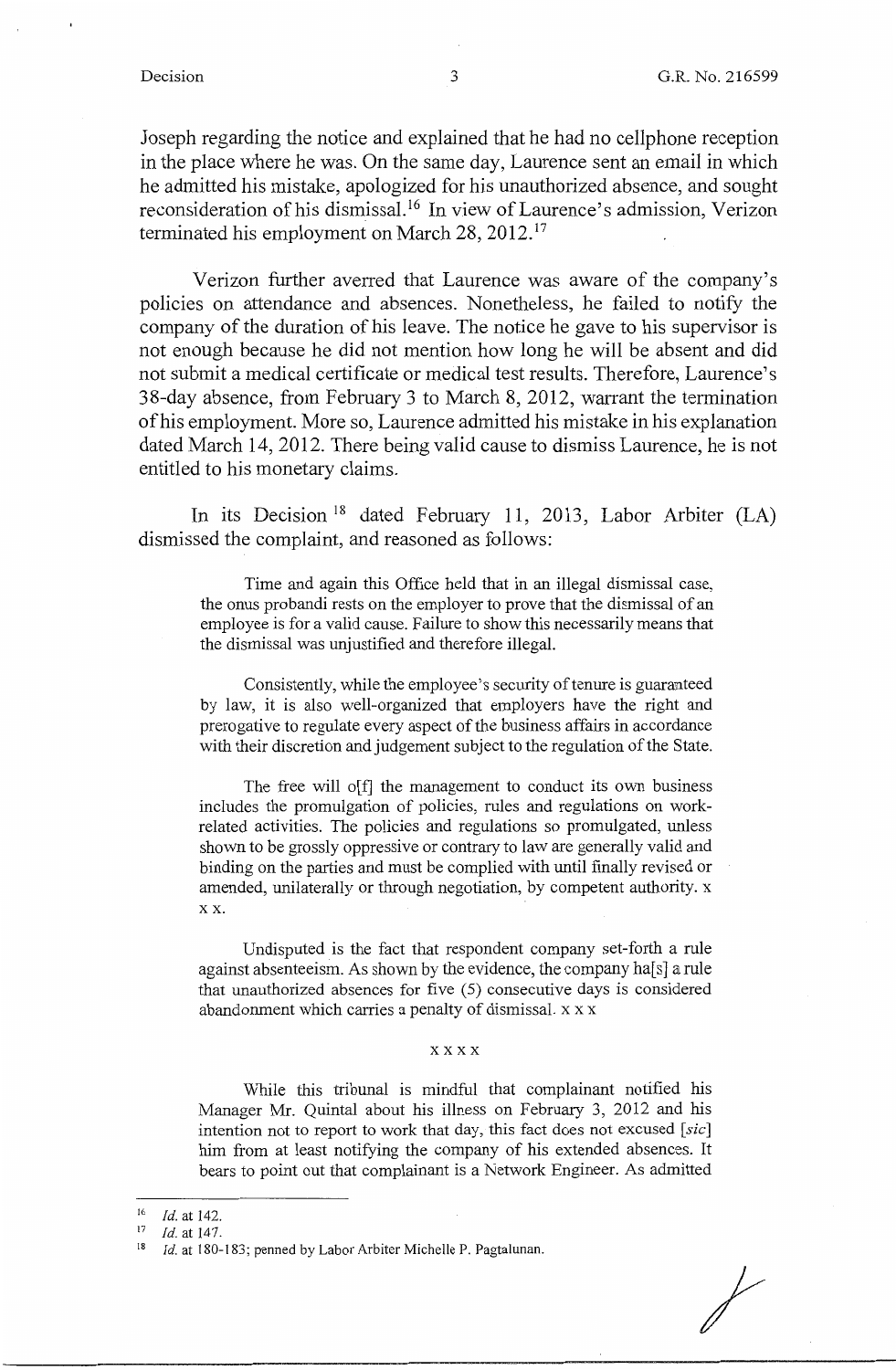·----·----····-·-------

by complainant, he is tasked to perform work with the Network Operation Center environment supporting and manage[s] services customer that strongly utilizes DSL and EVDO transport fault analysis and resolution of network anomalies. He was also tasked to diagnose and troubleshoot problems and drive application responsible parties to perform repair activities and drive applicable vendors through escalations and provide ongoing status updates to customer and management  $x \times x$ . By the nature of his position, the operation of the company evident[ly] relies greatly on his presence in the site.

Going on prolonged unauthorized absences for thirty eight (38) days indubitably hamper the operation of the company.

Considering that complainant went on prolonged absence without official leave for thirty eight (38) consecutive days, without informing his immediate supervisor or the company about it and without even offering any reasonable explanation for his failure to inform the company of his prolonged absences, the company cannot be faulted to apply is rule on absenteeism.

The contention of complainant that he was waiting for the instruction of his Manager on what to do after he went on leave will not exonerate him of his failure to file an application for leave of absence or at least inform the company of his intention to extend his absence from work, more so, that the company rule which include the rule on absenteeism was made know to all its employees during orientation and the same is even uploaded in the company's web site. <sup>19</sup> (Citations omitted.)

Aggrieved, Laurence appealed before the National Labor Relations Commission (NLRC), pointing out that the arbiter's Decision did not clearly and distinctly set forth the facts and law from which their conclusion was made. Verizon failed to present sufficient evidence to prove just or authorized cause for the dismissal nor was Verizon able to show that it observed the requirements of due process. Laurence's prolonged absence was due to health reasons and he did not intend to abandon his work. 20

The NLRC, in its Decision<sup>21</sup> dated May 30, 2013, reversed the arbiter's ruling, to wit:

WHEREFORE, the Complainant's Appeal is GRANTED and the Decision dated 11 February 2013 of the Labor Arbiter is SET ASIDE. Respondent-Verizon Communication Philippines Incorporated, Inc. [sic] is hereby ORDERED to pay the Complainant:

1. Backwages from the time he was dismissed or on 28 March 2012 until the Decision of this case attains finality, based on his last pay before he was dismissed x x x;

xxxx

*I* 

<sup>19</sup>*Id.* at 181-183. 20 *Id.* at 185-213. 21 *Id.* at 232-247.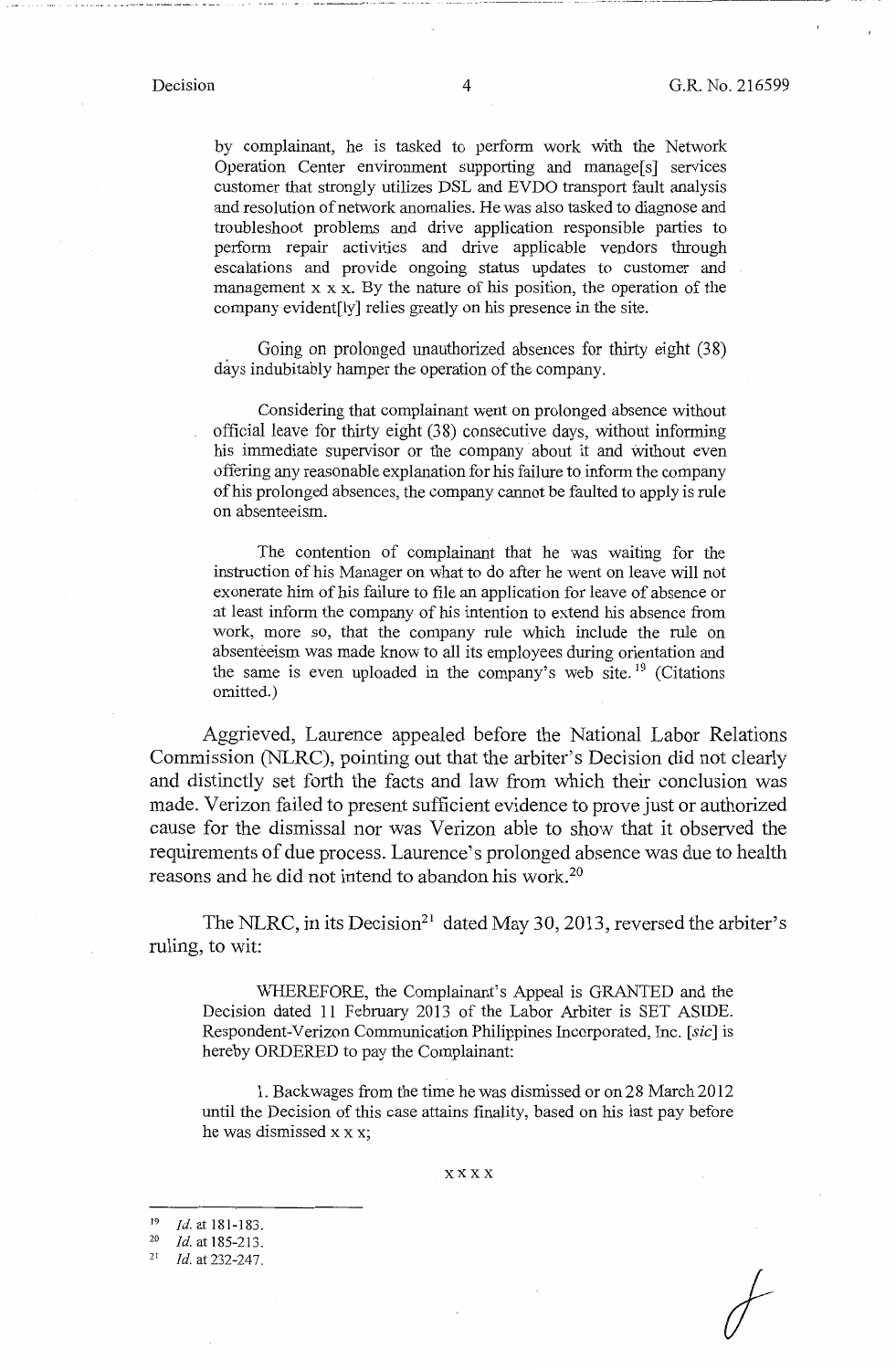2. Separation pay equivalent to one month for every year of service, based on his latest salary, from the start of his employment or on 3 September 2007 until the finality of the Decision in this case. A fraction of at least six  $(6)$  months shall be considered as one  $(1)$  whole year x x x;

### xxxx

3. Attorney's fees equivalent to 10% of the total award of backwages and separation pay in the amount of P97,893.01.

## SO ORDERED.<sup>22</sup>

The NLRC held that Laurence was illegally dismissed because of Verizon's failure to show just cause to terminate his employment. There is no showing that Laurence's absence was unauthorized. The company's rules do not require an employee to tender proof of sickness or illness, before or during the time while he/she is sick. What the rules mandate is for an employee to notify his/her manager four hours before sick leave and to submit his/her medical certificate upon return. Laurence was able to notify his immediate supervisor, Joseph Quintal, through text message about his sickness and his leave on February 3, 2012. The NLRC likewise held that Verizon did not give Laurence an opportunity to be heard before he was dismissed.

Unable to secure<sup>23</sup> a reconsideration,<sup>24</sup> Verizon files a petition for *certiorari* before the CA reiterating its allegations in the pleadings filed before the labor tribunals.<sup>25</sup> Consequently, in its Decision<sup>26</sup> dated August 18, 2014, the CA upheld the Decision of the NLRC that Laurence was illegally dismissed. The CA ruled that Laurence was able to give sufficient information of his absence when he sent a text message to his supervisor. The length of his absence is justified considering that it is common knowledge that pulmonary tuberculosis and pneumonia are serious infectious diseases. And, in implementing the dismissal, Verizon denied Laurence his right to be heard. Verizon moved for reconsideration,  $27$  but was denied. 28 Hence, this petition.

## *Parties' Arguments*

Verizon contends that Laurence was validly dismissed because of his deliberate violation of company rules on unauthorized absences and excessive absenteeism. The CA erroneously interpreted petitioner's company rules and applied the rule on unauthorized absences, and disregarded the provisions on absenteeism and unauthorized absences. Excessive absenteeism is one of the grounds for corrective actions under Verizon's policies. Verizon validly

- 
- <sup>24</sup>*Id.* at 289-296. 25 *Id.* at 269-303. 26 *id.* at 39-55. 27 *id.* at 400-411. 28 *Id.* at 57-59.

<sup>22</sup>*id.* at 246-247. 23 *id.* at 265-267.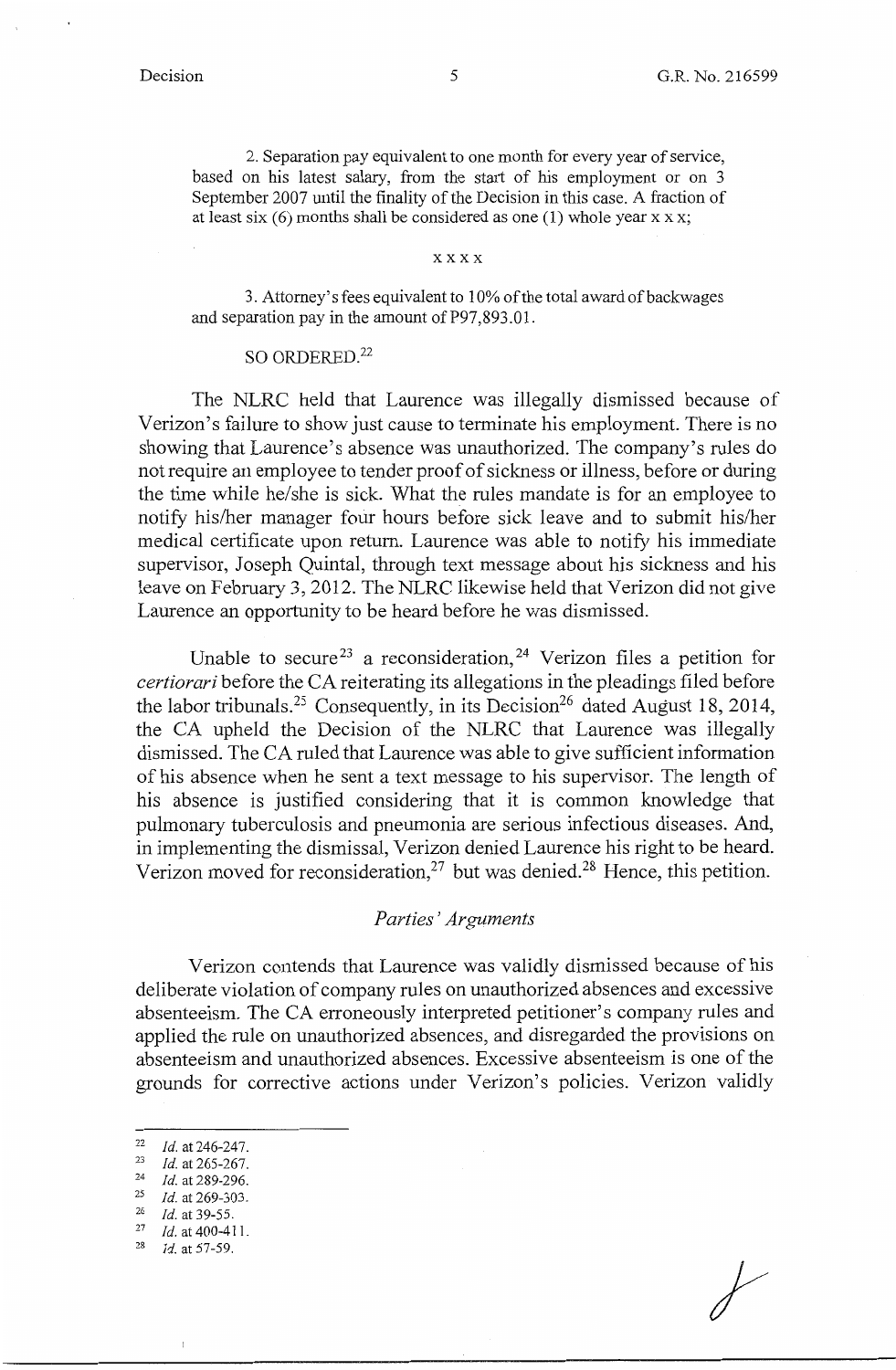exercised its management prerogative in applying its rules. Finally, it granted Laurence ample opportunity to be heard.

On the other hand, Laurence maintains that he was illegally dismissed. There was no just or authorized cause for his dismissal nor was he accorded due process. He did not go on absence without leave nor abandoned his work since he notified his supervisor about his sickness. His failure to work was caused by his medical condition, pulmonary tuberculosis, which even to an ordinary person is known to be serious and requires isolation during treatment. Moreover, Laurence contends that he was not apprised of the charges leveled against him. He was not made to explain his absence before he was out rightly dismissed by Verizon.

## *The Court's Ruling*

We partly grant the petition.

Rule 45 of the Rules of the Court limits us to the review only questions of law raised against an assailed Decision.<sup>29</sup> As a general rule, the Court will not review the factual determination of administrative bodies, as well as, the findings of fact by the CA. The rule though is not absolute as the Court may, in labor cases, review the facts where the findings of the CA and of the labor tribunals are contradictory,<sup>30</sup> as in this case. The factual findings of the LA, and those of the NLRC and CA are contrasted, giving us sufficient basis to review the facts. Notably, the arbiter concluded that Verizon validly dismissed Laurence for excessive absenteeism sanctioned under its company policies. Laurence's absence was unauthorized because of his failure to notify his supervisor of the nature of his illness and the intended length of his leave of absence. Conversely, the NLRC and the CA ruled that under Verizon's policies, an employee is not required to submit proof of illness while he is on sick leave. It is sufficient that Laurence was able to notify his supervisor that he was diagnosed with tuberculosis before his absence. Thus, the question of whether Laurence was illegally dismissed is a question of fact, the determination of which entails an evaluation of the evidence on record.

## *Laurence did not violate Verizon 's rules on authorized*

*and unauthorized absences.* 

In an illegal dismissal case, the employer has the burden of proving that an employee's dismissal from service was for a just or authorized cause.<sup>31</sup> Otherwise, the employer's failure shall result in a finding that the dismissal is

r

<sup>29</sup>*CaviteApparel, Incorporated, et al. v. Marquez,* 703 Phil. 46, 53 (2013), citingDUP *SoundPhils. and/or*  v. *Court of Appeals, et al.,* 676 Phil. 472,478 (2011), citing *Union Industries, Inc.* v. *Vales,* 517 Phil. 247,252 (2006).

*Id.* 

<sup>11</sup>*Demex Rattancraft Inc., et al. v. Leron,* 820 Phil. 693, 705 (2017).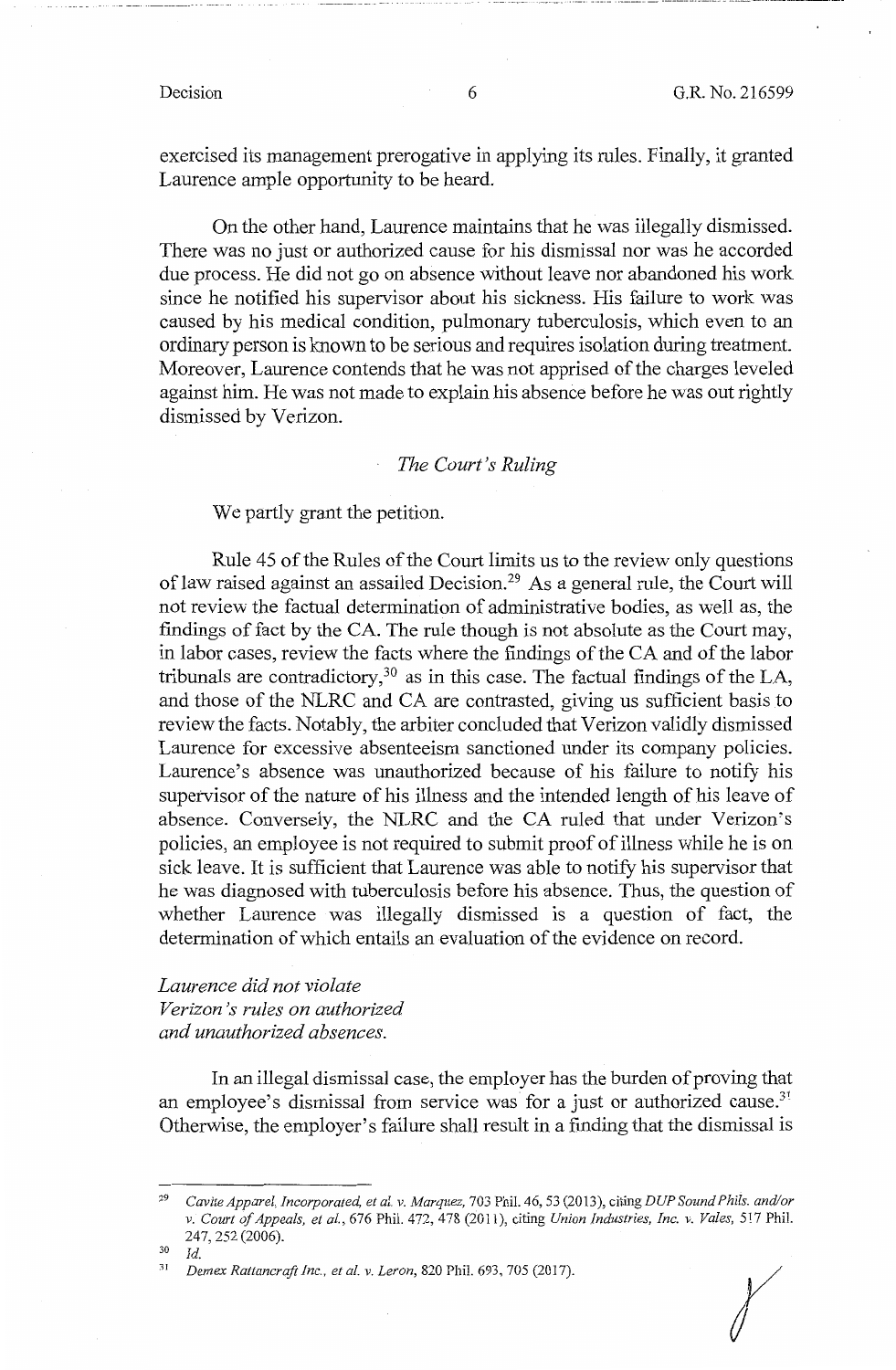unjustified. 32 Here, Verizon dismissed Laurence because of his deliberate violation of company rules; the pertinent portion of which is hereunder quoted:

### **ATTENDANCE AND PUNCTUALITY**

You are expected to report to work on time and on a regular basis. Excessive absenteeism and tardiness will be grounds for corrective action, including termination.

Excessive absenteeism and tardiness adversely affect productivity, disrupt normal operating effectiveness, and overburden other employees who must cover for the employee who is absent.

*ATTENDANCE AND ABSENCES-An* employee is expected to report for work on the days and time required by their respective positions. Occasionally, it may be necessary for an employee to be absent from work as a result of illness, injury and maternity or for personal reasons. In such cases, employees are expected to inform their Manager at least 5 days before their scheduled absence.

If the absence cannot be predicted in advance, employees, must notify their Manager at least four (4) hours before their shift schedule. Likewise, they should inform their Managers as to when they intend to report for work.

## **Absences are classified into two categories** - **Authorized and Unauthorized** - **as follows:**

I) *Authorized Absences* - Authorized absence is a result of factors beyond an employee's control, such as emergency and sick leaves. Should an employee need to be absent due to an emergency or due to sickness, he/she must provide the Manager with reasonable description of the nature of the emergency or sickness indicating inability to work. FOUR (4) hours notification is needed to make necessary adjustment with manpower allocation.

Absences due to emergency and illness may be considered authorized, provided, that proof of such illness or emergency is subsequently provided the employer.

**xxxx** 

• For an absence to be considered authorized, the employee should infonn his/her immediate Manager/Supervisor of his/her intention and reason for not coming to work. The information should be received at least four hours before his/her work scheduled. If the employee failed to inform his/her immediate superior, this may result to unauthorized absence.

<sup>32</sup>*Protective Maximum Security Agency, Inc. v. Fuentes,* 753 Phil. 482, 513 (2013), citing *Stolt-Nielsen Marine Services, Inc. v. National Labor Relations Commission, 360 Phil. 881, 888-889 (1998). y*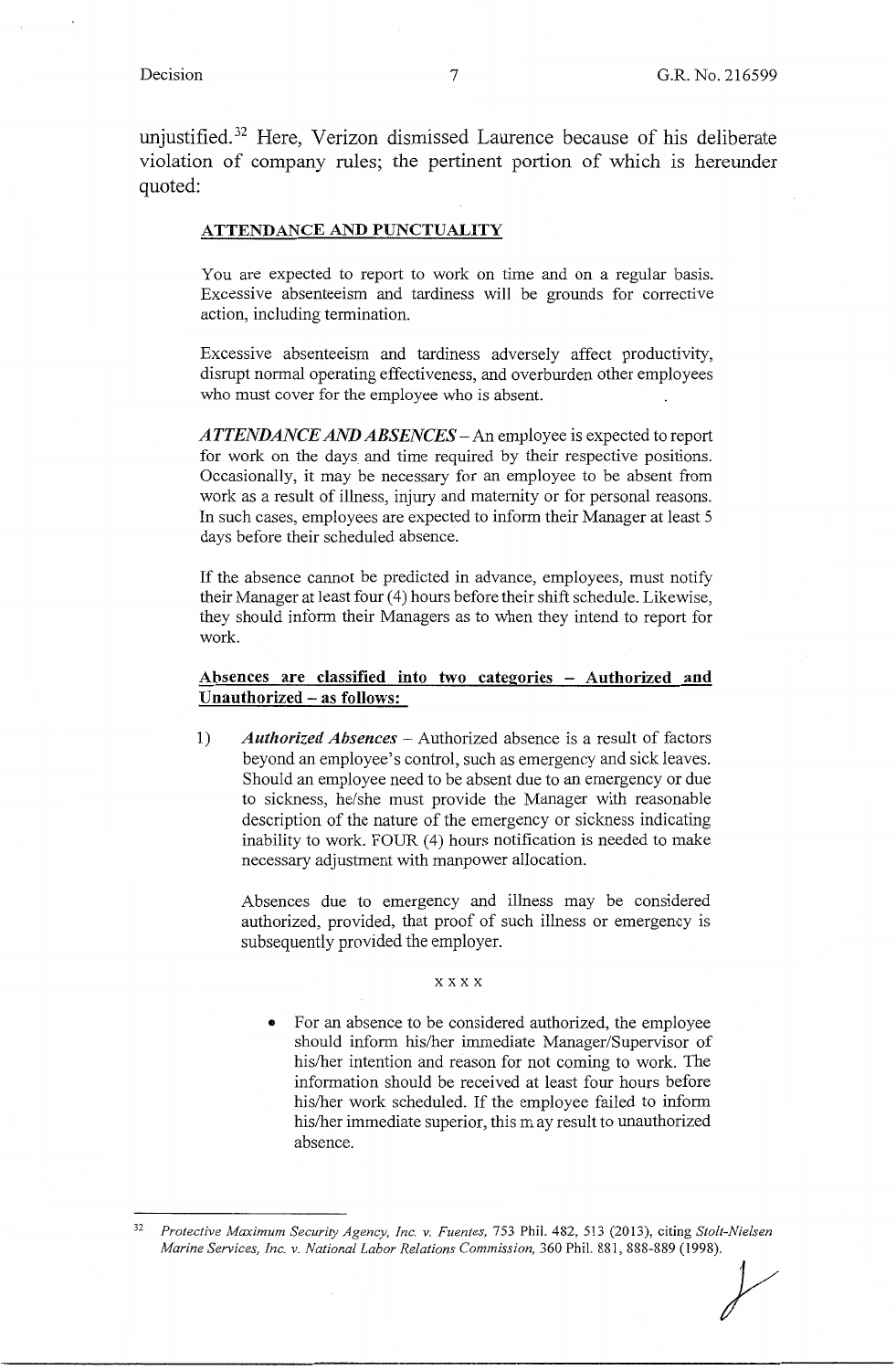$-$ 

2) *Unauthorized Absences* - Unauthorized absence occurs upon failure to report to work as expected. One or more unauthorized absences will result in corrective actions, which may include dismissal. Five (5) or more consecutive days in which an employee fails to work without an approved leave application will be considered abandonment of work, absence without leave (AWOL) or voluntary resignation on the part of the employee.

Absence may be considered unauthorized for the following circumstances:

- Failure to notify the manager/supervisor and/or Attendance Administrator 4 hours before scheduled duty (4 hours due to business needs)
- Failure to submit a medical certificate on the return date, where absence was due to illness.

**Corrective Actions for Unauthorized Absences incurred within a year** 

*pt Offense: Verbal Warning and Counseling- documentation of the verbal warning shall be kept in the employee 's record* 

2nd *Offense: Written Warning* 

*3rd Offense: SUSPENSION* - *I day suspension without pay* 

*4th Offense: SUSPENSION* - *3 days suspension without pay* 

*5th Offense or 5 days consecutive unauthorized absences: DISMISSAL33* 

Under Verizon's rules, the absence of an employee may be authorized or unauthorized. An authorized absence, due to sickness, requires that the employee send his manager notice four hours before his shift, with a reasonable description of his illness, and the submission of the employee's proof of illness on his return date. On the other hand, the employee's absence becomes unauthorized if the employee fails to notify his/her immediate superior, or if the employee fails to submit a medical certificate on his/her return date.

Based on the records, Laurence sent his immediate supervisor, Joseph Quintal, a 'text message, on February 3, 2012, informing the latter that he will be absent because he was sick with pulmonary tuberculosis, a contagious disease, and was advised to take medication. Joseph did not deny having received this message from Laurence. The CA was thus correct to conclude that the information given by Laurence is sufficient to properly apprise Verizon of his condition. The CA likewise fittingly held that Laurence's failure to submit proof of illness while he was on sick leave and to indicate a return date did not render his absence unauthorized. More so, that Laurence

<sup>33</sup>*Rollo,* pp. 148-149.

*t*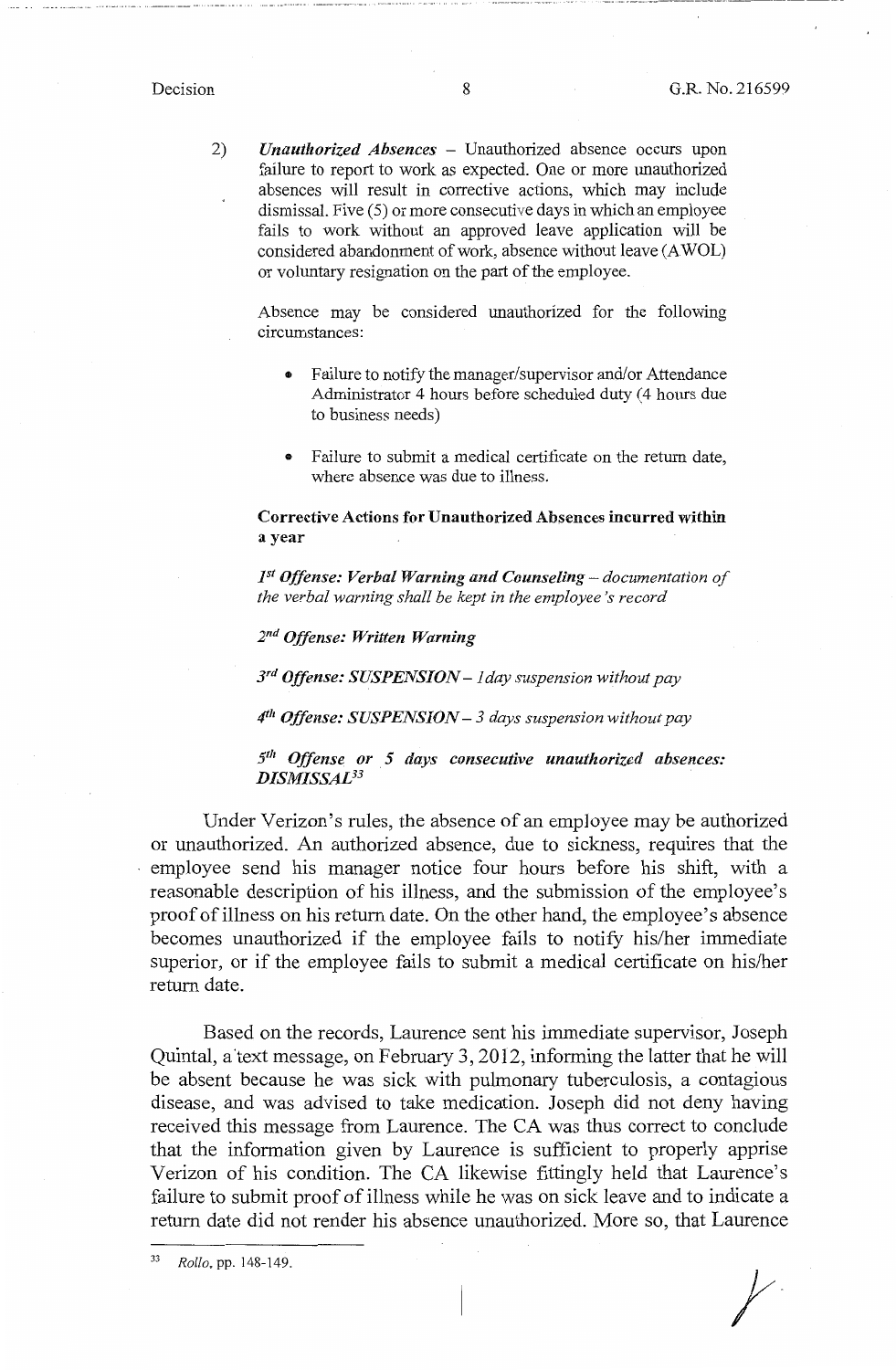*I* 

was no longer given the opportunity to submit his medical certificate and other documents to prove his illness.

*Verizon 's policy on excessive absenteeism, which prescribes dismissal as penalty, is too harsh.* 

Verizon insists that Laurence was guilty of excessive absenteeism, which warrants the penalty of dismissal since under company rules, five or more consecutive days of absence is tantamount to abandonment of work, absence without leave (AWOL) or voluntary resignation of the employee. The dismissal of Laurence was a valid exercise of the right and prerogative to regulate every aspect of its business of every employer.

We disagree.

The Constitution looks with compassion on the working class and is intent in protection their rights. A worker's employment is property in a constitutional sense, and he/she cannot be deprived thereof without due process and unless the deprivation is commensurate to his/her acts and degree of moral depravity. While the Court recognizes the right of an employer to terminate the services of an employee for a just or authorized cause, the dismissal must be made within the parameters of law and pursuant to the tenets of equity and fair play. An employer's power to discipline his employees must not be exercised in an arbitrary manner as to erode the constitutional guarantee of security of tenure. 34

Indeed, the power to dismiss is a formal prerogative of the employer, but this is not without limitations. The employer is bound to exercise caution in terminating the services of his employees and dismissals must not be arbitrary and capricious. Due process must be observed and employers should respect and protect the rights of their employees. To effect a valid dismissal, the law requires not only that there be just and valid cause; it must also be supported by evidence.<sup>35</sup> There must be a reasonable proportionality between the offense and the penalty. Dismissal, without doubt, is the ultimate penalty that can be meted to an employee. Hence, where a penalty less punitive would suffice, whatever missteps may be committed by labor ought not to visited with a consequence so severe.<sup>36</sup> *Apropos* is the following pronouncement in *Cavite Apparel, Incorporated, et al. v. Marquez,* 37 citing *Caltex Refinery* 

<sup>34</sup>*Zagala v. Mikado Phils. Corp.,* 534 Phil. 711, 720 (2006), citing *Brew Master International Inc. v. NAFLU,* 337 Phil. 728, 737 (1997); *Procter and Gamble Philippines v. Bondesto,* 468 Phil. 932, 943 (2004); *Asuncion v. NLRC,* 414 Phil. 329,336 (2001); *Del Monte Philippines, Inc. v. NLRC,* 350 Phil. 510, 516 (1998).<br><sup>35</sup> Zagala v. Mikado Phils. Corp., id. at 722; Union Motor Corporation v. NLRC, 487 Phil. 197, 209 (2004).<br><sup>36</sup> Zagala v. Mikado Phils. Corp., supra at 721, citing Philips Semiconductors (Phils.), Inc. v.

<sup>471</sup> Phil. 355, 377; *Procter and Gamble Philippines v. Bondesto, supra; Union Motor Corporation v. NLRC, supra; Michael Inc. v. NLRC,* 326 Phil. 472,476 (1996). 37 703 Phil. 46 (2013).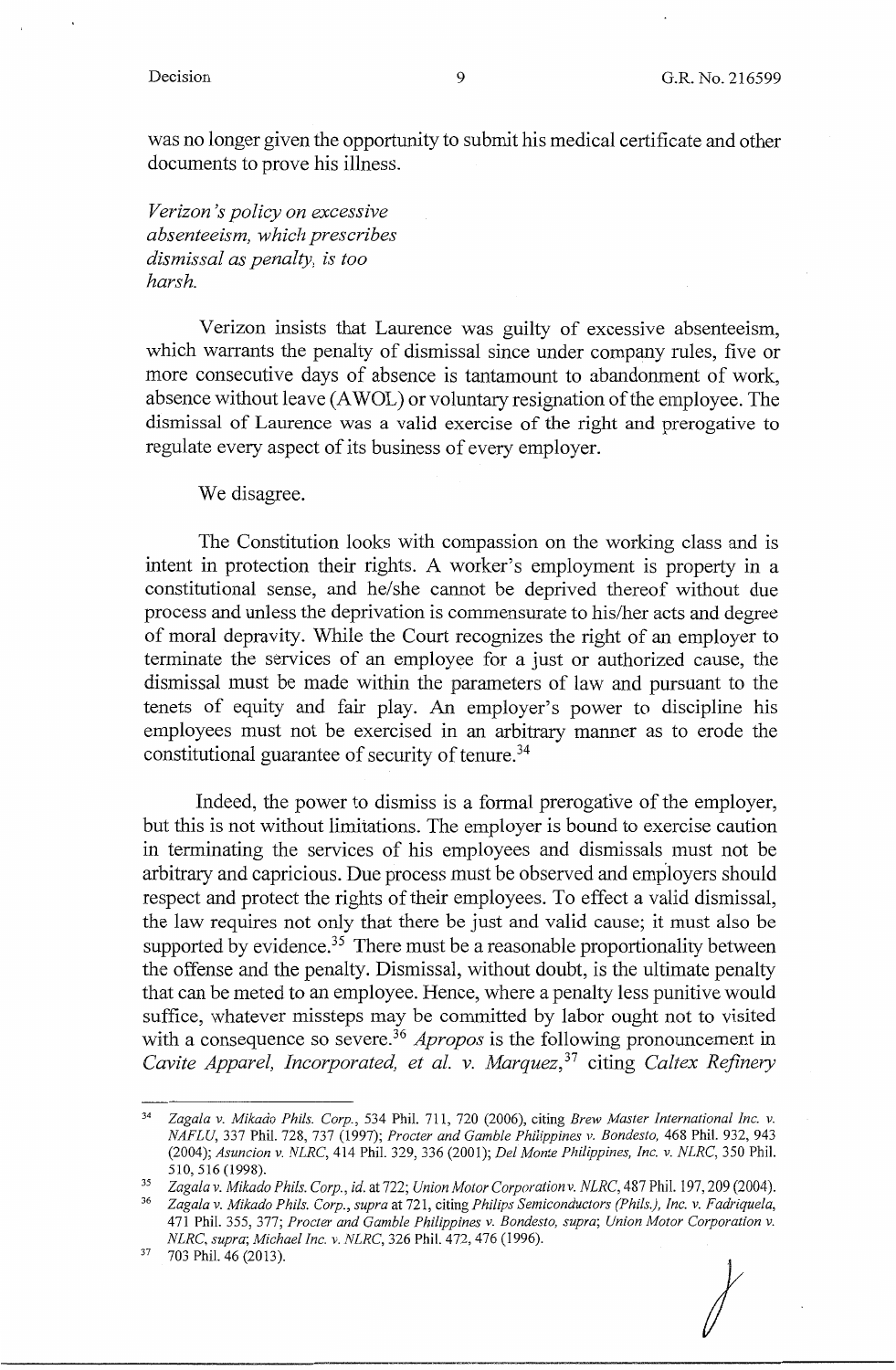-----·--------·--··--·· ···---- ·-·---·--···----·--·----

*Employees Association v. NLRC38* and *Guitierrez v. Singer Sewing Machine Company:39* 

[W]e held that "[e]ven when there exist some rules agreed upon between the employer and employee on the subject of dismissal,  $x \times x$  the same cannot preclude the State from inquiring on whether [their] rigid application would work too harshly on the employee." This Court will not hesitate to disregard a penalty that is manifestly disproportionate to the infraction committed.<sup>40</sup>

In the *Cavite Apparel* case, the respondent employee went on an absence without leave for three times in a span of a year, for each instance, she was suspended accordingly. On account of sickness, respondent again was not able to report for work, and was suspended for six days. When she went back to work, her employment was terminated. The Court held that, while respondent might have been guilty of violating company rules on leaves of absence and employee discipline, the penalty of dismissal imposed on her was unjustified. Respondent had been in the employ of Cavite Apparel for six years with no derogatory record other than the four absences without official leave. The respondent's illness, which was the reason for absence, rendered her dismissal unreasonable as it is clearly disproportionate to the infraction she committed.

Similarly, since Verizon based their defense on violation of company rules, it is incumbent upon Verizon to prove that Laurence clearly, voluntarily and intentionally committed the infraction. Laurence's absence from work was due to sickness. He gave proper notification of his absence, which reason should have been given kind consideration by Verizon. An employee cannot anticipate when an illness may happen, thus, he may not be able to give prior notice or seek prior approval of his absence, but could only do so after the occurrence of the incident.41

Even assuming that there was deliberate violation of the company's rules, the penalty of dismissal is too harsh and not proportionate to the wrongdoing committed. Knowledge of the company's rules, its violation, and dismissal in accordance with said rules do not automatically bind this Court.<sup>42</sup> It is settles that the law serves to equalize the unequal. The labor force is a special class that is constitutionally protected because of the inequality between capital and labor. This constitutional protection presupposes that the labor force is weak. However, the level of protection to labor should vary from case to case; otherwise, the State might appear to be too paternalistic in affording protection to labor.<sup>43</sup>

<sup>38 316</sup>Phil.225(1995). 39 458 Phil. 401 (2003).

<sup>4</sup> ° *Cavite Apparel, Incorporated, et al. v. Marquez, supra* at 56. 41 *PLDT Co. v. Teves,* 649 Phil. 39, 49-50 (2010). 42 *Cavite Apparel, Incorporated, et al. v. Marquez, supra.* 

<sup>43</sup>*Paredes v. Feed the Children Philippines, Inc., et al.,* 769 Phil. 418, 442-443 (2015), citing *Fuji Television Network, Inc. v. Espiritu,* 749 Phil. 388,429 (2014).  $\chi$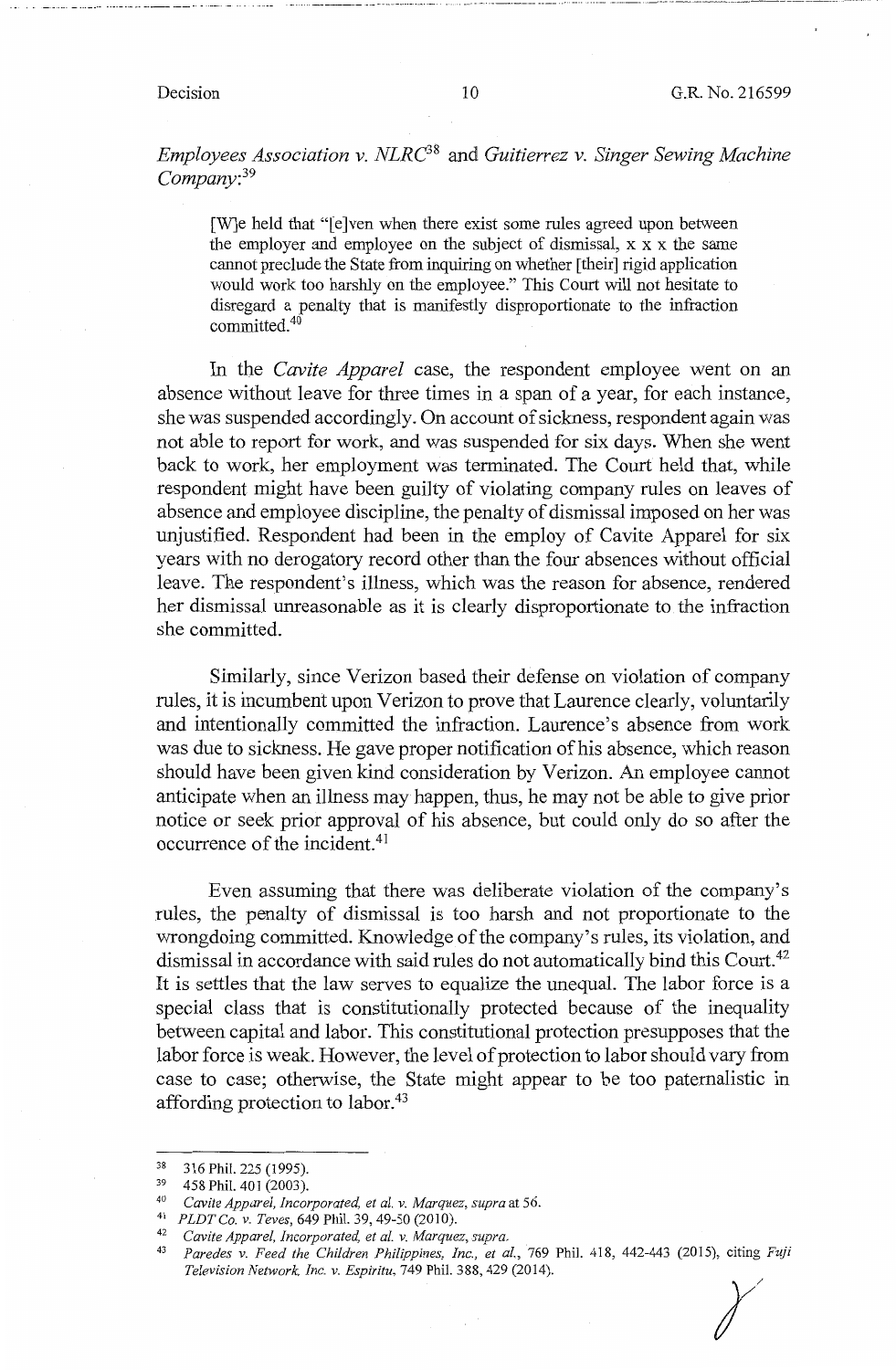## *Laurence was not accorded procedural due process*

Lest it be forgotten, to affect a valid dismissal on the ground of just cause, the employer is bound to observe procedural due process. Procedural due process consists of the twin requirements of notice and hearing. The employer must furnish the employee with two written notices before the termination of employment can be implemented: (1) the first apprises the employee of the particular acts or omission for which his dismissal is sought; and (2) the second informs the employee the employer's decision to dismiss him.<sup>44</sup> The Court, in *King of Kings Transport, Inc. v. Mamac*,<sup>45</sup> introduced the following guidelines:

(1) The first written notice to be served on the employees should contain the specific causes or grounds for termination against then, and a directive that the employees are given the opportunity to submit their written explanation within a reasonable period. **"Reasonable opportunity" under**  the Omnibus Rules means every kind of assistance that management **must accord to the employees to enable them to prepare adequately for their defense. This shquld be construed as a period of at least·five (5) calendar days from teceipt of the notice to give the employees an opportunity to study the accusation against them, consult a union** official or lawyer, gather data and evidence, and decide on the defenses **they will raise againsti the complaint** Moreover, in order to enable the employees to intelligently prepare their explanation and defenses, the **notice should contain a detailed narration of the facts and circumstance that will serve as basislfor the charge against the employees. A general**  description of the charge will not suffice. Lastly, the notice should specifically mention which company rules, if any, are violated and/or which among the grounds under Art. 282 [of the Labor Code] is being charged against the employees.

(2) After serving the ,first notice, the employers should schedule and conduct a hearing or conference wherein the employees will be given the opportunity to: (1) explain and clarify their defenses to the charge against them; (2) present evidence in support of their defenses; and (3) rebut the evidence presented against them by the management. During the hearing or conference, the employees are given the chance to defend themselves personally, with the assistance of a representative or counsel of their choice. Moreover, this conference or hearing could be used by the parties as an opportunity to come to an amicable settlement.

(3) After determining that termination of employment is justified, the employers shall serve the employees a written notice of termination indicating that: (1) all circumstances involving the charge against the employees have been considered; and (2) grounds have been established to justify the severance of their employment.<sup>46</sup> (Emphasis and underscoring supplied; citations omitted.)

/

<sup>44</sup>*Distribution & Control Products, Inc.I Tiamsic v. Santos,* 813 Phil. 423, 436 (2017), citing *New Puerto Commercial, et al. v. Lopez, et al.,* 639 Phil. 437, 445 (2010).<br>553 Phil. 108 (2007).<br>*Id.* at 115-116.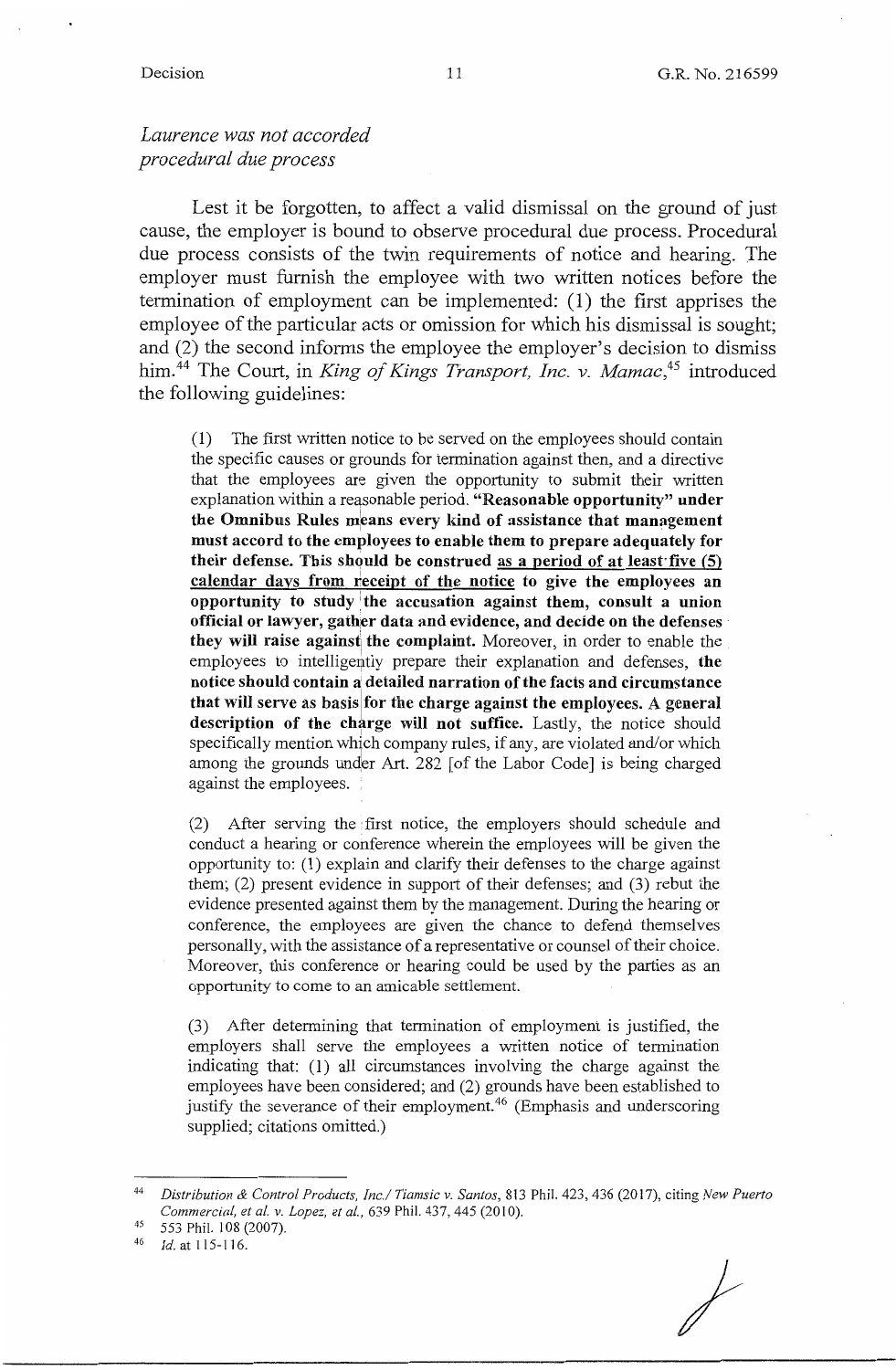*I* 

A perusal of the notices issued by Verizon shows that it failed to observe the standards set forth in case law:

### *March 5. 2012 Notice to Explain* -

On February 3, 2012, you have notified your manager that you will be on Sick Leave. Since then, you have not provided any medical documents and you have been unreachable via mobile phone. Likewise, you have not respondent to your manager's messages.

We are writing you this letter to inform you that your absences have been affecting production and this may fall as violation of our Attendance and Punctuality implementing guidelines if no justification is provided, and to state:

Unauthorized Absences – Unauthorized absence occurs upon the failure to report to work as expected. One or more unauthorized absences will results in corrective actions, which may include dismissal. Five (5) or more consecutive days in which an employee fails to report to work without an approved leave application will be considered abandonment of work, absence without leave (AWOL) or voluntary resignation on the part of the employee.

You are hereby required to explain in writing why you should not be considered to have abandoned your work based on the above-mentioned absences without notification. Submit your explanation personally to the undersigned within forty-eight ( 48) hours from receipt hereof. You may elect to be heard if you so desire. Your failure to reply to this letter within the time required shall be considered as a waiver of your right to be heard on this matter. Accordingly, the Company shall proceed with the evaluation of the case on the basis of the evidence on hand.

Please be guided accordingly.<sup>47</sup>

### March 28, 2012 Notice of Termination -

This letter is to inform you that your employment with the company shall be deemed terminated effective immediately due [to] the following reasons:

- I. You failed to report to work from February 3, 2012 to date. These absences were considered unauthorized and grounds for dismissal.
- 2. You did not inform your manager or HR of the reason for your absences. You also failed to reply to all the messages and calls made by your manager.
- 3. The Company Nurse visited you at your residence on March 8, 2012 at 8PM. There was no one in the house and the nearby store owner directed the nurse to your relative's house. The nurse was able to speak with your cousin Melrose and she informed the company nurse that you left for abroad two (2) weeks ago. The nurse gave the Notice of Letter to Explain dated March 5, 2012 to your cousin, Melrose and advised her to hand it to your mother.

<sup>47</sup>*Rollo,* p. 118.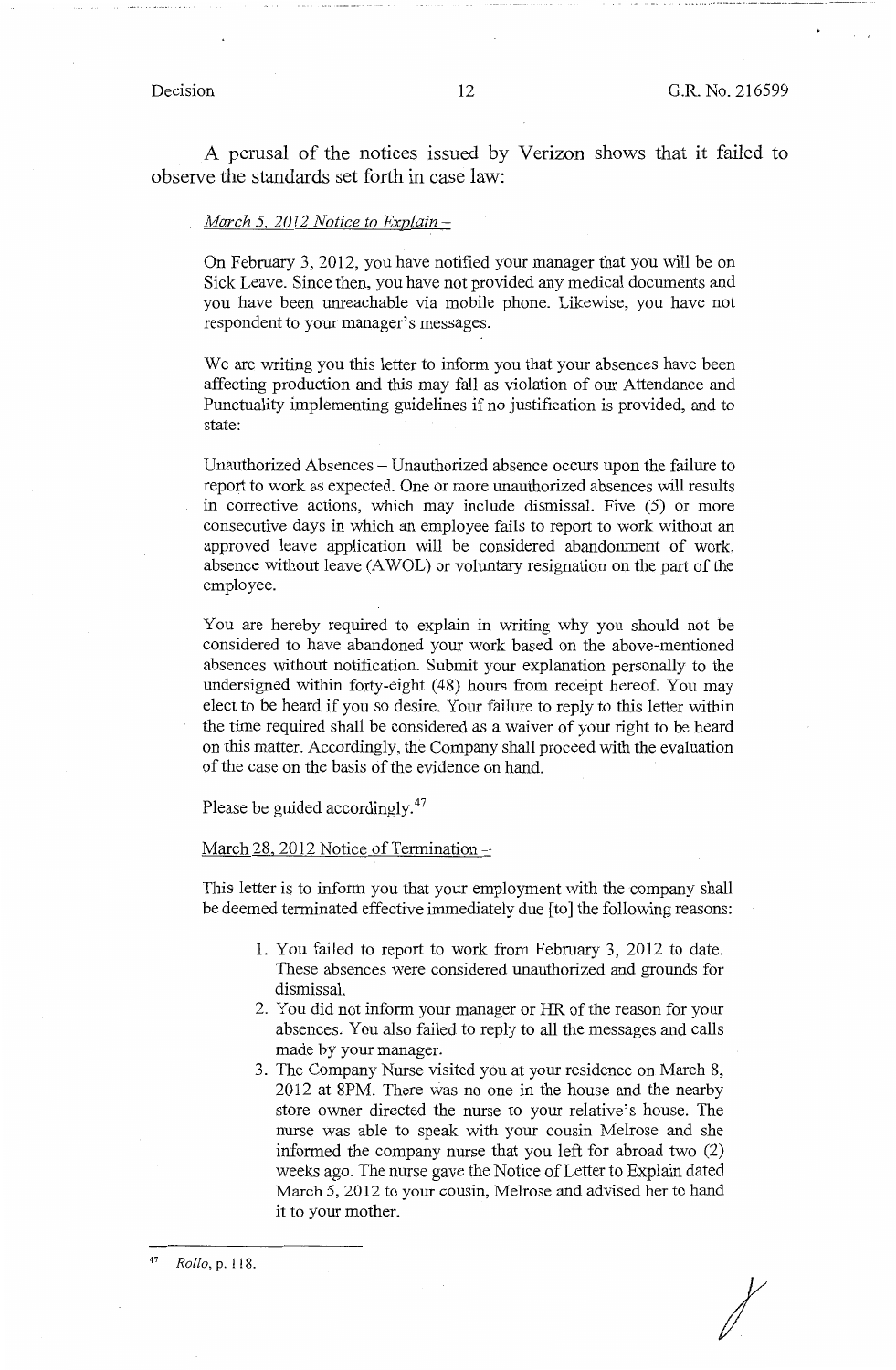- 4. You failed to do your responsibility as an employee to provide supporting medical documents for your absences and to let your manager know when you will be back for work.
- 5. The Notice of Letter to Explain stated that you were given 48 hours to explain personally to you manager or HR the reasons for your unauthorized absences and failure to reply within the prescribed time shall be considered as waiver of your right to be heard. We did not hear from you within the 48 hours given timeframe and as a result the company proceeded with the evaluation of the case and decided that you have committed AWOL and abandoned your work.

You are advised to return all Company properties including security passes, Verizon ID, keys, Medicard IDs, and any other office equipment that may have been issued to you.

Please be guided accordingly.<sup>48</sup>

While Verizon ostensibly afforded Laurence the opportunity to refute the charge of AWOL and abandonment against him, the company deprived him of due process when he was not given ample time to prepare his defense and later on, when his explanation was not given consideration on the ground that it was submitted beyond the 48-hour period. Thus, Laurence's right to procedural due process was violated. The CA aptly observed:

In the present case, [Laurence] was given until 13 March 2012 to submit his answer to the [Notice to Explain] because [Verizon] insisted that [he] received the [notice] on 8 March 2012, despite its own allegation that the notice was not personally served to [Laurence] on that date but to his cousin, who lived in a nearby house. Thus, while [Laurence] had actually received the [Notice to Explain] only on 14 March 2012 and had been able to e-mail to [Verizon] his letter of explanation on that same day, his explanation was no longer considered by [Verizon] when it evaluated his case as it was allegedly submitted beyond the prescribed period in the [notice].

#### xxxx

x x x [Laurence] need not manifest his desire to be heard because the opportunity to be heard is an indispensable part of procedural due process. It must be noted that an employee's right to be heard is satisfied not only by a formal face to face confrontation but by any meaningful opportunity to controvert the charges against him and to submit evidence in support thereof. Considering that in the present case, [Laurence's] explanation to the charges against him had not been taken into account when [Verizon] arrived at its decision to terminate him, [Verizon] clearly denied him his right to be heard.<sup>49</sup>

Considering, therefore, that Laurence was illegally terminated, he is entitled to reinstatement without loss of seniority rights and other privileges

 $\frac{48}{49}$  *Id.* at 117.

*Id.* at 52-53.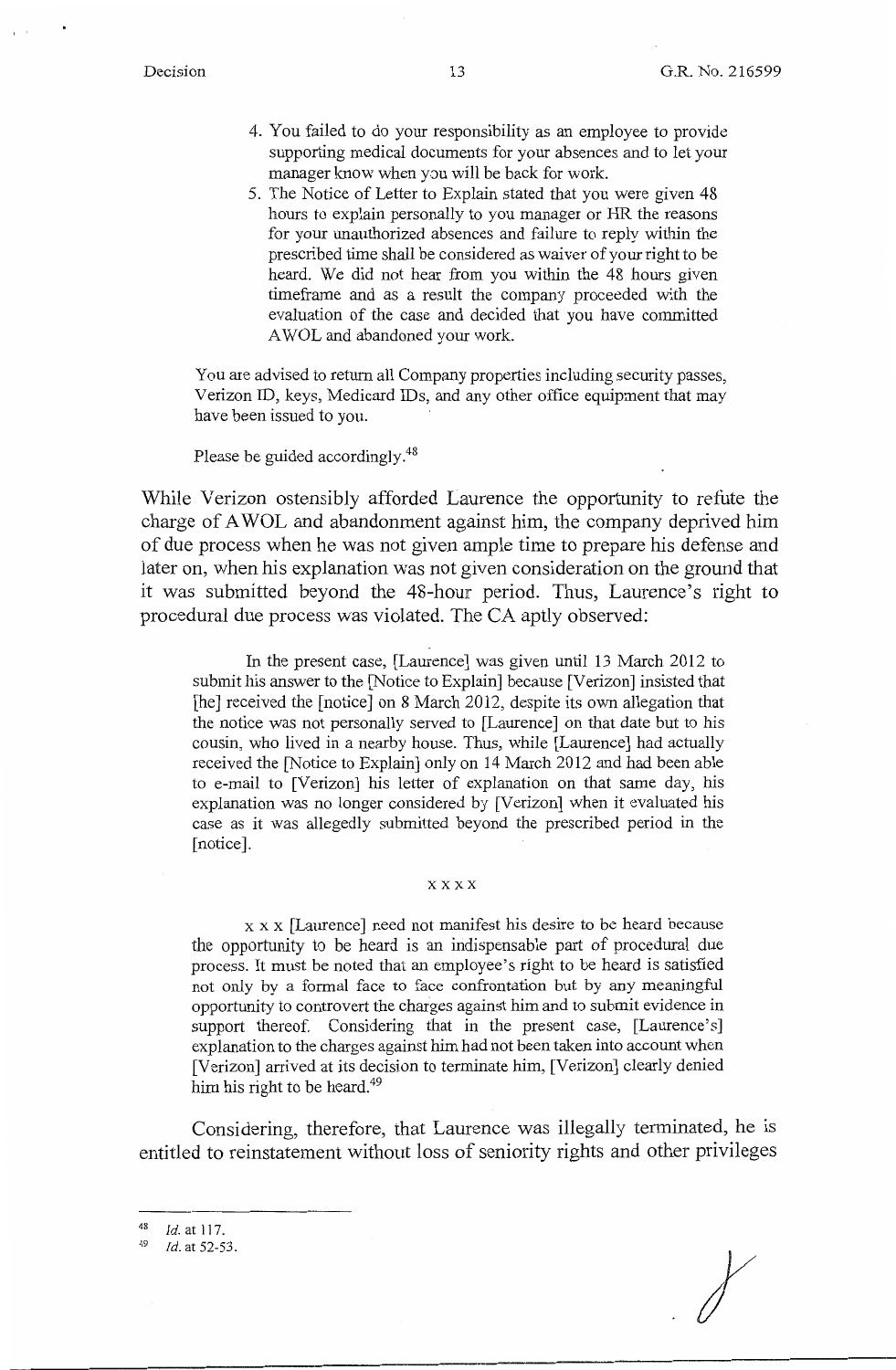--·------·· - . -·---- ---·--·----·-----------------------

and to full backwages. 50 However, if actual reinstatement is no longer possible, the employee becomes entitled to separation pay in lieu of reinstatement.51 Based on jurisprudence, reinstatement is not feasible: (1) in cases where the dismissed employee's position is no longer available; (2) the continued relationship between the employer and the employee is no longer viable due to the strained relations between them; and (c) when the dismissed employee opted not to be reinstated, or the payment of separation benefits would be for the best interest of the parties involved.<sup>52</sup> In these instances, separation pay is the alternative remedy to reinstatement in addition to the award of backwages.<sup>53</sup> The payment of separation pay and reinstatement are exclusive remedies. Stated differently, the payment of separation pay replaces the legal consequences of reinstatement to an employee who was illegally dismissed.<sup>54</sup> Here, we uphold the grant of separation pay in favor of Laurence. The NLRC and the CA consistently found that he opted to receive separation pay instead of reinstatement. 55

*Verizon is excused from paying backwages to Laurence considering that the penalty of dismissal is too harsh.* 

At this point, it is worthy to note that, in labor cases, the Court is tasked with the delicate act of balancing the employee's right to security of tenure against the employer's right to freely exercise its management prerogatives.<sup>56</sup> Even though it is basic in labor law that an illegally dismissed employee is entitled to reinstatement, or separation pay if reinstatement is not viable, and payment of full backwages, in some instances, the Court has carved out exceptions where the reinstatement of an employee was ordered without an award of backwages. This is on account of: (1) the fact that dismissal of the employee would be too harsh of a penalty; and (2) that the employer was in good faith in terminating the employment.<sup>57</sup>

In the case of *Integrated Microelectronics, Inc. v. Pionilla,* 58 the respondent was a production worker of petitioner company, who was meted the penalty of dismissal pursuant to company rules for his act of lending his company ID to a relative who was applying for a job with the company. The Court held that respondent was illegally dismissed, but excused the petitioner company from paying his backwages on the ground that the penalty of dismissal was too harsh of a penalty, and that petitioner company was in good faith when it dismissed respondent as his dereliction of its policy was honestly

<sup>50</sup>LABOR CODE, Art. 294. 51 *Claret School of Quezon City v. Sinday,* G.R. No. 226358, October 9, 2019, citing *Golden Ace Builders,* 

<sup>&</sup>lt;sup>52</sup> Session Delights Ice Cream and Fast Foods v. Hon. CA ( $6^{th}$  Div.), et al., 625 Phil. 612, 628-629 (2010).<br><sup>53</sup> Bani Rural Bank, Inc., et al. v. De Guzman, et al., citing Bombase v. NLRC, 315 Phil. 551, 556 (1995).<br><sup></sup>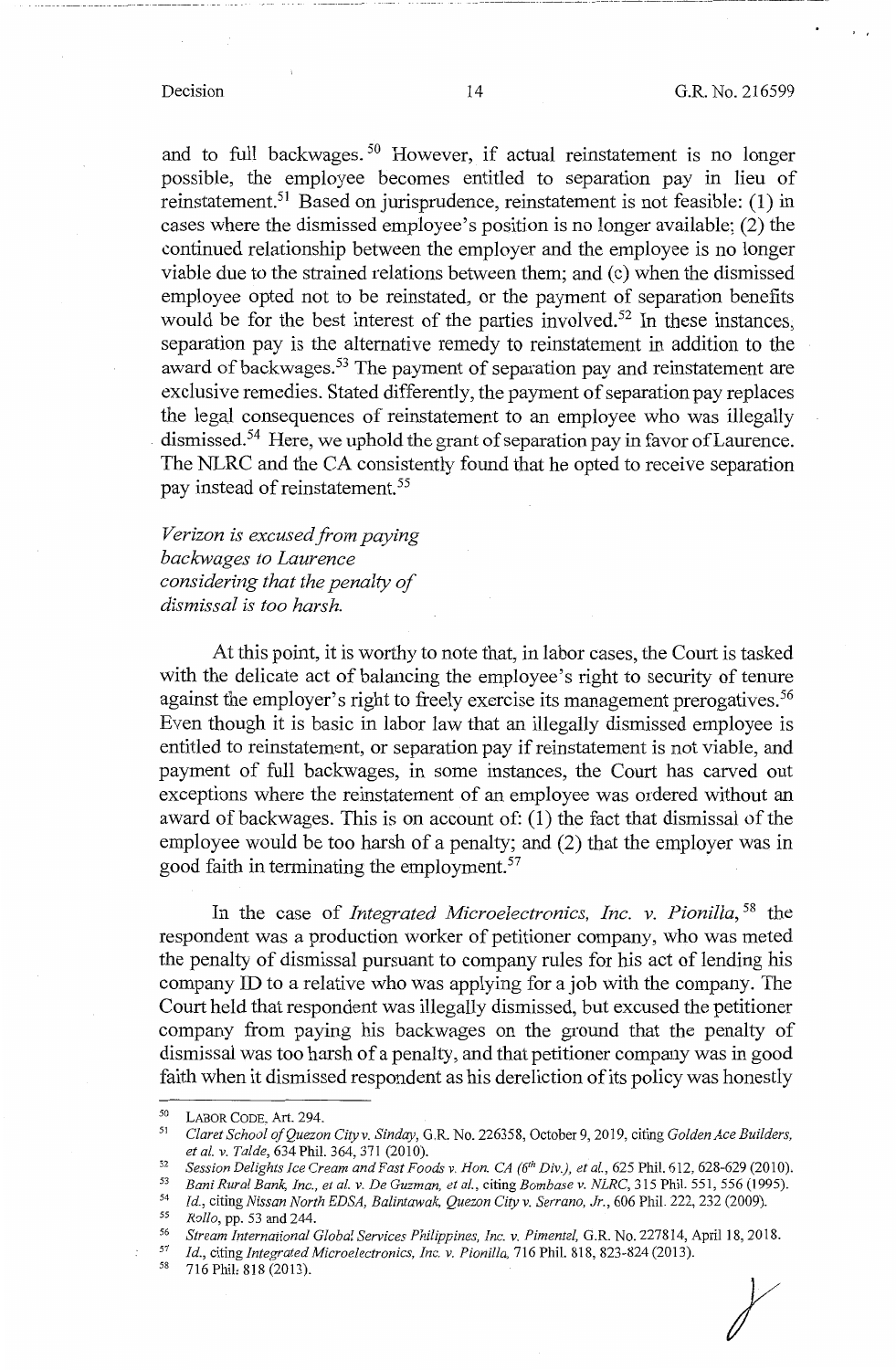perceived to be a threat to the company's security. The Court cited the earlier cases of *Pepsi-Cola Products Philippines Inc. v. Molon, et al.,59\_ Itogon-Suyoc Mines, Inc. v. National Labor Relations Commission,*<sup>6</sup> ° *Cruz v. Minister of Labor and Employment*,<sup>61</sup> where the respective dismissed employees were not granted back.wages despite the finding of illegal dismissal. The Court consistently held that dismissal was too harsh and that the employers were in good faith. To serve the ends of social and compassionate justice, the severity of dismissal as punishment and probity of the employers' acts may preclude or diminish recovery of backwages. Only employees discriminatorily dismissed are entitled to backpay.

In like manner, we absolve Verizon from the payment of backwages. While we held that Laurence did not violate Verizon's rules on authorized and unauthorized absences since he was able to notify his immediate supervisor of his absence on February 3, 2012 because of his sickness, he cannot be deemed entirely faultless. Aside from the text message he sent, he did nothing else to comply with the company's rules. He did not inform the company that he would leave his residence nor leave any information on how he may be reached. On the other hand, his supervisor, Joseph, exerted efforts to contact Laurence, albeit to no avail. For these reasons, there is no basis for an award of backwages.

**WHEREFORE,** the petition is **PARTLY GRANTED.** The Decision dated August 18, 2014 of the Court of Appeals is **MODIFIED** in that the award of backwages is **DELETED.** 

**SO ORDERED.** 

sociate Jus

**WE CONCUR:** 

**DIOSDADO I. PERALTA**  Chief Justice Chairperson

- $^{59}$  704 Phil. 120 (2013).<br>  $^{60}$  202 Phil. 850 (1982).
- 
- <sup>61</sup> 205 Phil. 14 (1983).